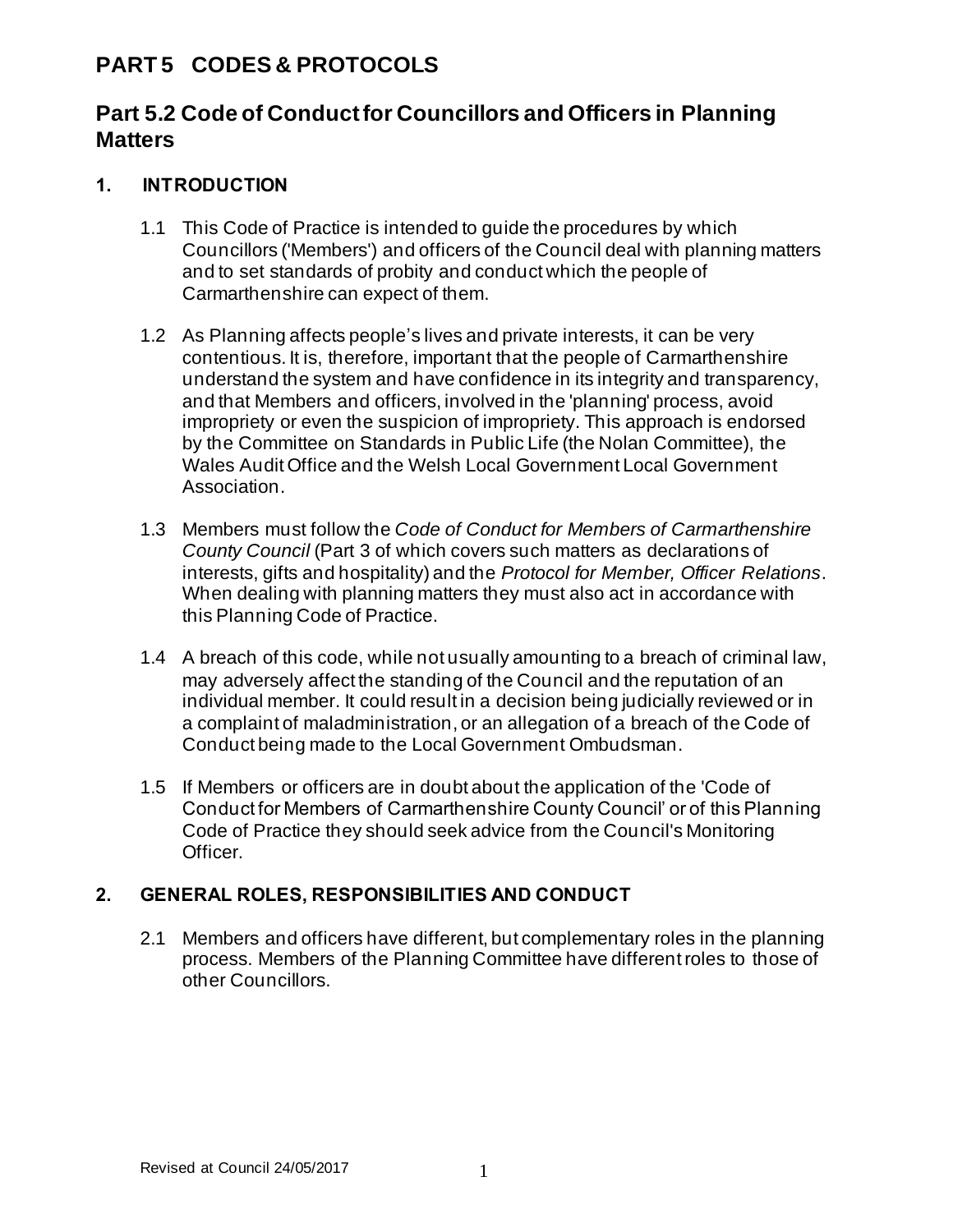2.2 Councillors who are members of the Planning Committee determine the more significant and contentious planning applications received by the Council. In doing so these members perform a quasi-judicial role and are required to consider all planning proposals against the wider public interest. Due to the quasi-judicial nature of the role of the Planning Committee and the requirement in Part 13 of this Code of Practice such members should undertake training before they undertake their role as members of the Planning Committee. Other applications are delegated to the Head of Planning Services to decide, as described in Paragraph 2.10.

### **Members of the Planning Committee**

- 2.3 Planning Committee Members shall:
	- ❑ Exercise personal responsibility in deciding whether to declare any personal and prejudicial interest (as defined in Part 3 of the Code of Conduct for Members of Carmarthenshire County Council) in any planning application that is before the Planning Committee for determination and consider withdrawing from involvement in the decision. In the event that a Member has both a personal interest and a prejudicial interest under the code with regard to a particular planning application, that Member will usually still be able to attend the planning committee in relation to that particular application but only for the purpose of making representations, answering questions or giving evidence in relation that application. A Member must then leave the meeting until the application has been determined by the Committee. Upon such determination the Member will then be permitted to take part in the remaining items on the agenda. If in doubt, Members should consult and seek guidance from the Monitoring Officer.
	- ❑ Act fairly and openly and avoid any actions, which would give rise to an impression of bias, avoid inappropriate social contact with applicants and their agents, objectors and other interested parties.
	- ❑ Approach each planning application/issue with an open mind, avoiding preconceived ideas.
	- ❑ Not organise support or opposition to a planning application if they do not wish to affect their ability to vote at Planning Committee.
	- ❑ Carefully weigh up all relevant planning issues before making a decision.
	- ❑ Make decisions purely on planning grounds in the public interest and not favour, or appear to favour, any person, company, group or locality, (and whilst Committee Members have a special responsibility to their Electoral Division constituents, including those who did not vote for them, their Planning duty is to the whole community).
	- ❑ Not decide how to vote on applications on the basis of a political 'whip', but only on the planning merits of each case, (subjecting a planning decision to the discipline of the political 'whip' could amount to maladministration and result in Ombudsman intervention).
	- ❑ Give reasons/justification for their decisions and resolutions.
	- ❑ Have regard to any relevant advice from the Council's Monitoring and Chief Legal Officer or their representatives.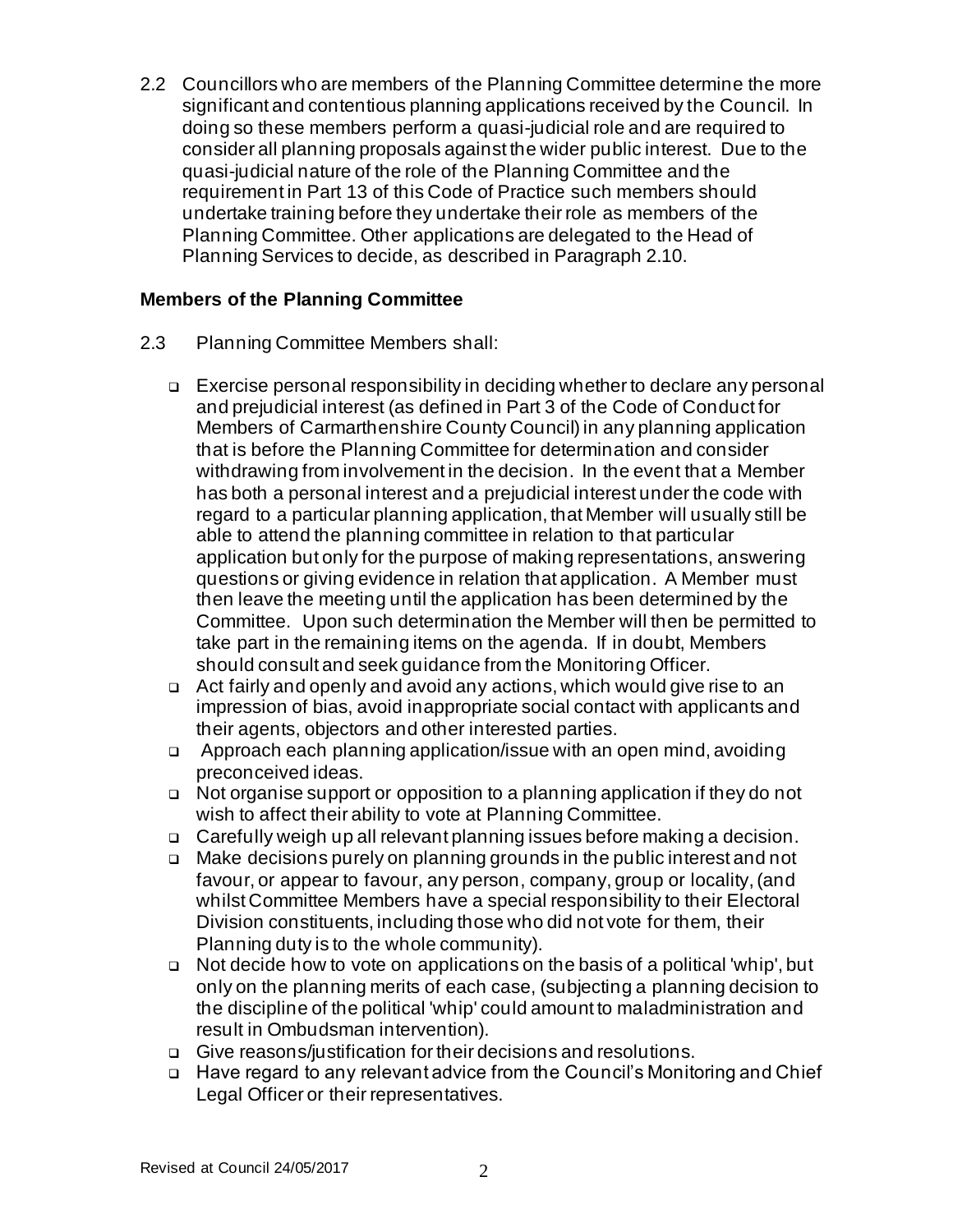### **Members of the Planning Committee who are also members of Community / Town Councils**

- 2.4 Membership of a Community / Town Council provides an opportunity to listen to local views and does not of itself give rise to a conflict of interest for a Planning Committee Member provided he/ she maintains an open mind until all the evidence and arguments have been presented at the Planning Committee.
- 2.5 Legally a Member may speak and vote when a planning application is under consideration at a meeting of the Community/Town Council. In these circumstances it is necessary for a Member to make it clear at the Community/Town Council meeting that he/she would consider the matter afresh at the Planning Committee, taking into account all relevant information. When the matter is then considered by the County Council a Member should make it clear that they are not bound by the views of the Community/Town Council. This does not apply when the application is from the Community/Town Council itself. In that circumstance the Member should consult the Monitoring Officer for further advice.

### **Members of the Council who are not Planning Committee Members**

- 2.6 Members who are not Members of the Planning Committee represent their Electoral Ward and the County Council as a whole. They may, attend the Planning Committee and speak on any planning matter arising within their electoral ward (subject to declarations of interest), but may not vote. Such Members do not act in the quasi-judicial role performed by Committee Members, but shall: -
	- ❑ Act fairly and openly:
	- ❑ Avoid any actions, which would give rise to an impression of bias or undue influence.
	- ❑ Avoid inappropriate social contact with applicants and their agents, objectors and other interested parties.
- 2.7 Such Members may express support for a particular opinion in advance of the matter being considered by the Planning Committee (or by the Head of Place and Sustainability under delegated powers).
- 2.8 The function of officers is to support and facilitate the Councillors in their work and to implement lawful decisions.

### **Applications delegated to the Head of Place & Sustainability for determination**

2.9 The Head of Place & Sustainability has delegated powers to deal with the determination of all planning (and other planning related) functions and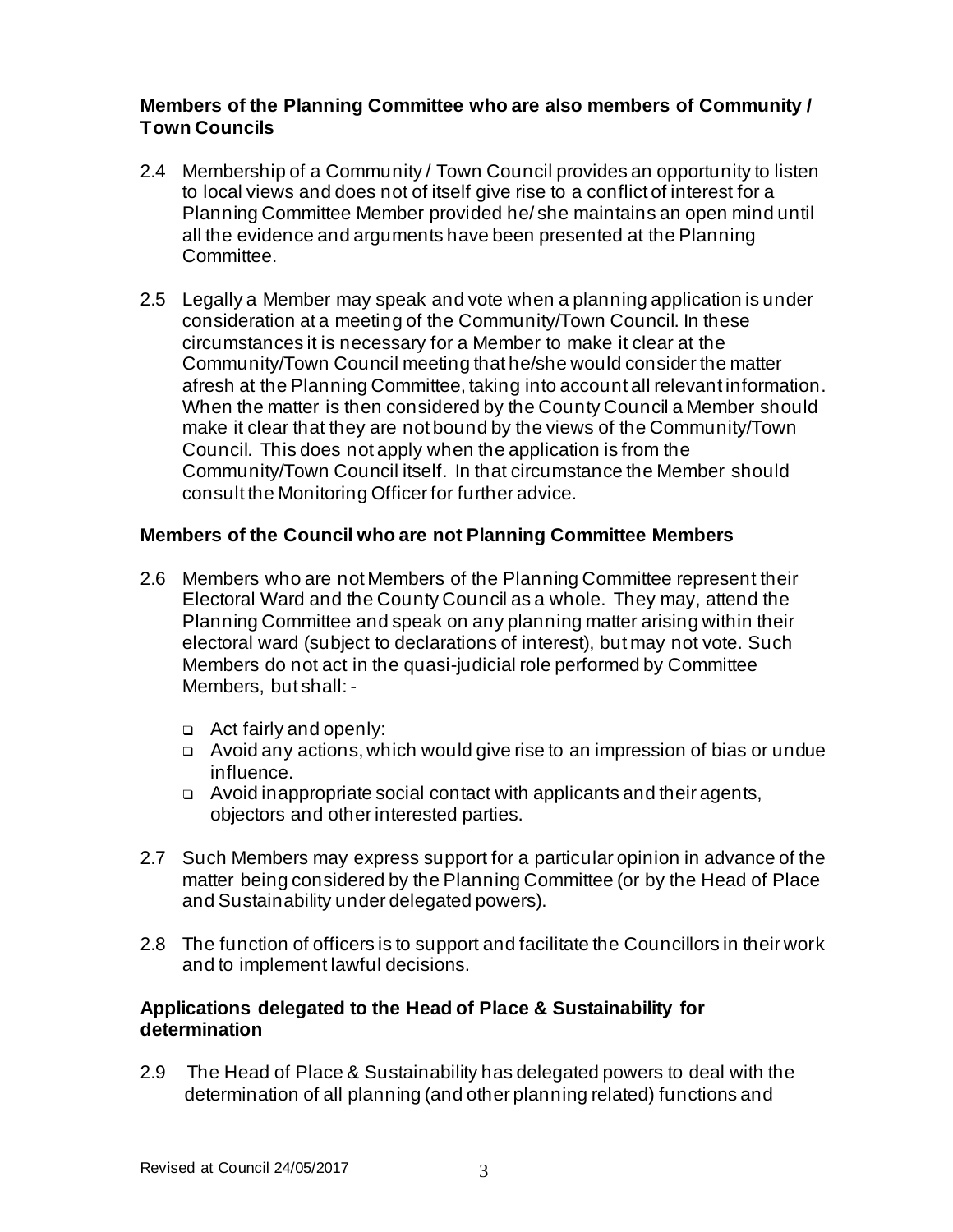procedures relating to Town and Country Planning as contained within the following Acts (as amended where applicable) and including all subordinate legislation:-

- The Town and Country Planning Act 1990
- The Planning (Listed Buildings and Conservation Areas) Act 1990
- The Planning (Hazardous Substances) Act 1990
- Planning and Compensation Act 2004
- Planning (Wales) Act 2015
- \*The Historic Environment (Wales) Act 2016
- The Dyfed Act 1987

The exceptions being:-

• Applications where the Local Member submits a request to the Head of Place & Sustainability for it to be considered by the Planning Committee, and this is made in writing within 21 days of receipt of the consultation and outlining material planning reasons;

• Applications submitted by or on behalf of serving Councillors or their immediate family or employees of the Development Control Service or their immediate families;

• Applications submitted by, or on behalf of, the Council or involving land owned by the Council and where the Council will receive a significant receipt as a result of the development**.**

- Minor applications where there are three letters of objection to the proposal from different households or businesses, or petitions of three signatures from different households or businesses or more, and the grounds of objection are considered to be material planning considerations to the proposal and the officer recommendation is to approve the application, unless:
	- where material issue(s) had been debated by the committee at the outline stage and there were no changes in material circumstances between the outline and detailed (reserved matters) application;
	- where a material issue(s) had been debated by the Committee at the original planning application stage and there were no changes in material circumstances between the original and Section 73 (Removal/ variation) application;
	- where persistent objections were received in respect of an on-going development which had previously been considered by the Planning Committee and which raised no new material planning considerations.
- Major applications where there are seven letters of objection to the proposal from different households or businesses, or petitions of seven signatures from different households or businesses or more, and the grounds of objection are considered to be material planning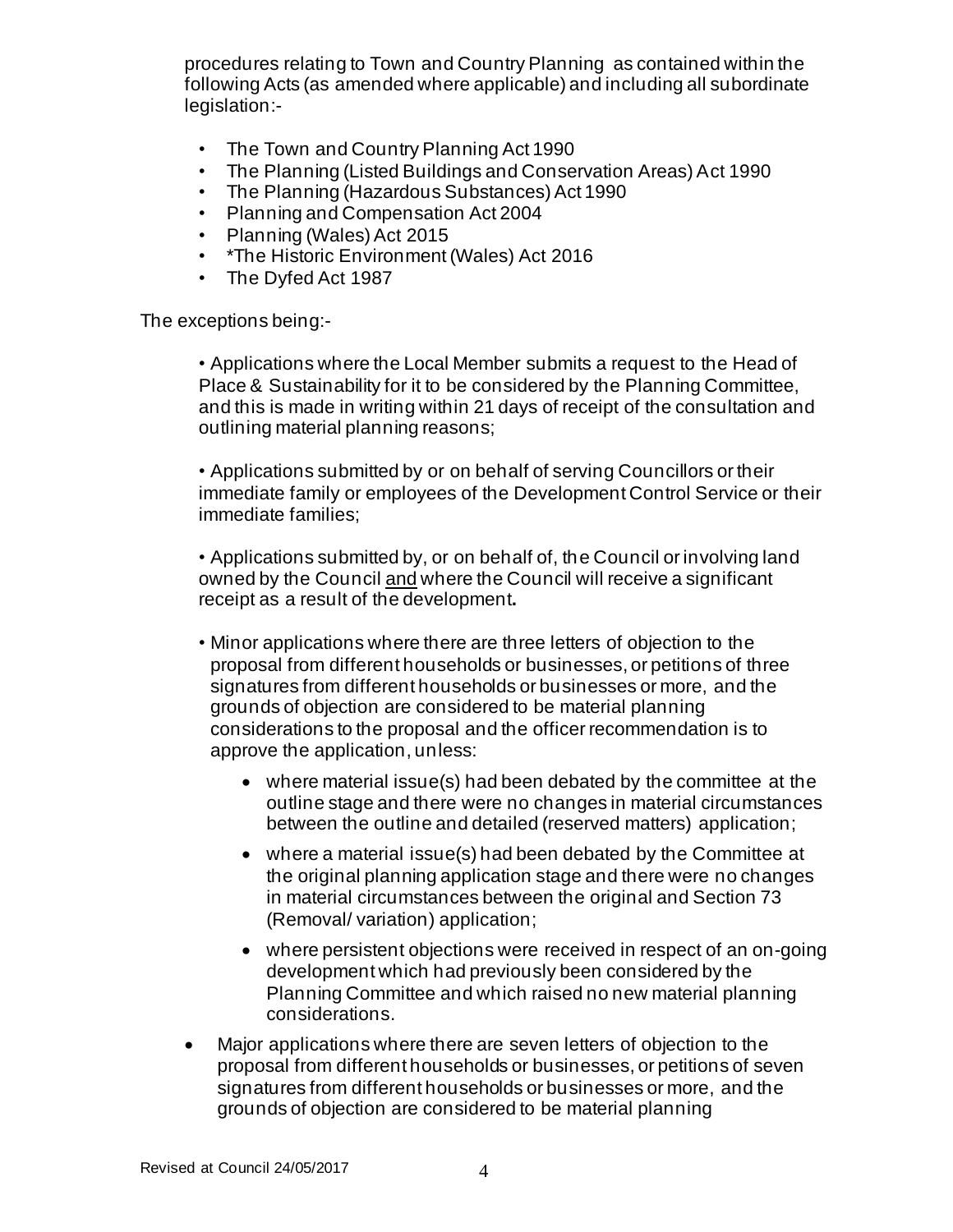considerations to the proposal and the officer recommendation is to approve the application, unless:

- where a material issue(s) had been debated by the committee at the outline stage and there were no changes in material circumstances between the outline and detailed (reserved matters) application;
- where a material issue(s) had been debated by the Committee at the original planning application stage and there were no changes in material circumstances between the original and Section 73 (Removal /Variation) application;
- where persistent objections were received in respect of an on-going development which had previously been considered by the Planning Committee and which raised no new material planning considerations.
- Applications that the Head of Place and Sustainability considers should be dealt with by the Planning Committee.

The above listed exceptions do not apply to the following applications and/or consents:

Prior Notifications Applications relating to a Local Development Order Non-Material Amendments Discharge of Conditions Modified / Discharge of Planning Obligations Advertisement Consent Listed Building Consent Conservation Area Consent Hedgerow Removal Notices Works to Trees in a Conservation Area Works to Tree Preservation Orders CLEUD (Certificate of Lawful Existing Use or Development) CLOPUD (Certificate of Proposed Lawful Use or Development) Certificates of Alternative Appropriate Development Overhead Line Notifications

All exceptions will be reported to Planning Committee as long as they strictly comply with the scheme of delegation.

For the purposes of this protocol "major developments" are those defined in article 2(1) of the Town and Country Planning (Development Management Procedure)(Wales) Order 2012 being:-

- (a) minerals development
- (b) waste development
- (c) 10 or more dwelling houses or the site concerned is of 0.5 hectares or over
- (d) a building with 1000 square metres or more of floor space
- (e) development on land of 1 hectare or over

"Minor developments" for the purposes of this protocol are to be defined as meaning all other developments.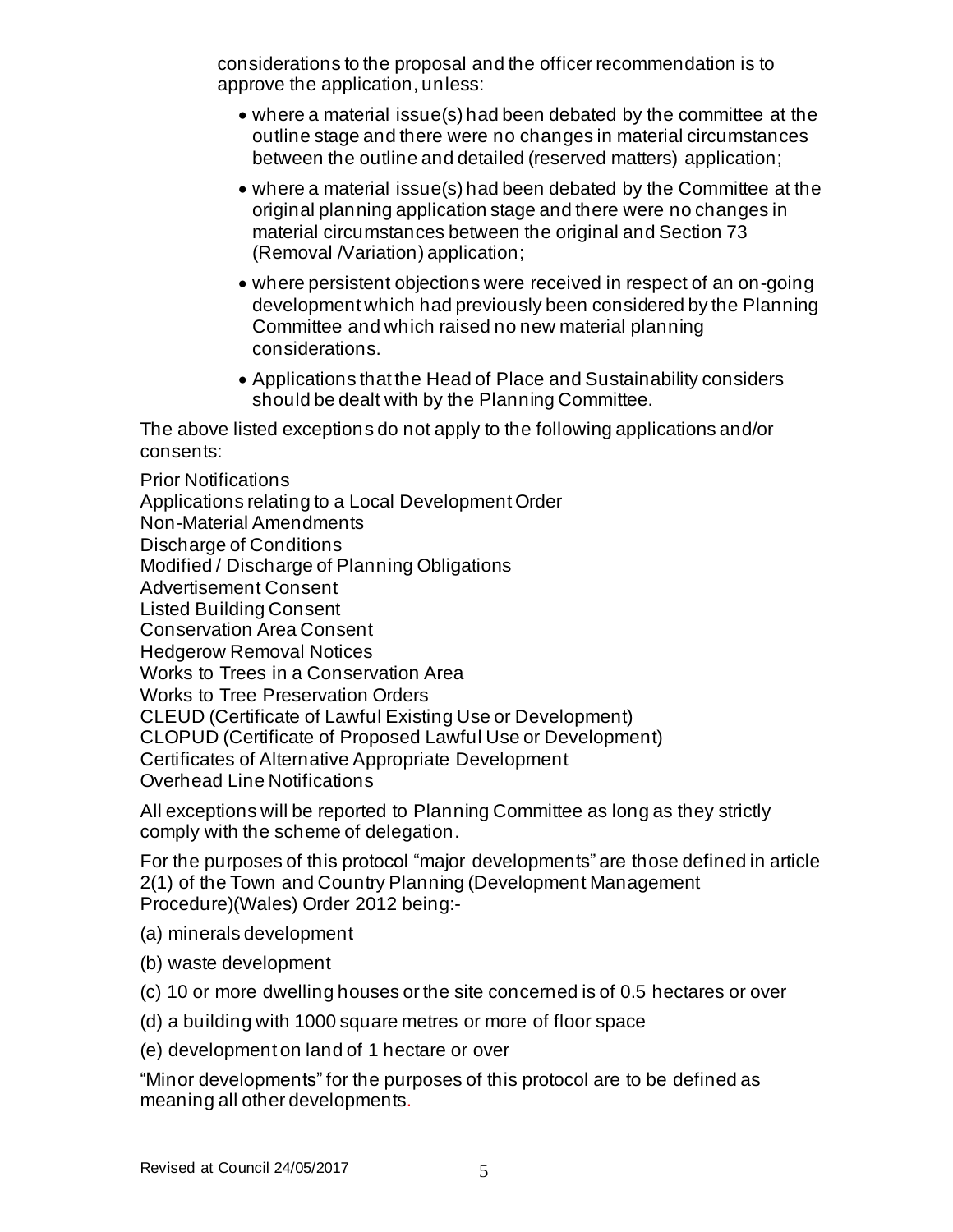# 2.10 **Duties of Officers**

In considering applications and in advising Members and the public on planning policy, the determination of planning applications, enforcement and other planning matters, officers must: -

- ❑ Act fairly and openly
- ❑ Avoid any actions, which would give rise to an impression of bias.
- ❑ Avoid inappropriate social contact with applicants and their agents, objectors and other interested parties.
- ❑ Approach each planning application / issue with an open mind, avoiding preconceived ideas.
- ❑ Carefully weigh up all relevant planning issues.
- ❑ Make decisions purely on planning grounds having regard to the development plan and other material considerations.
- ❑ Give professional, objective and consistent planning advice.
- ❑ Provide a comprehensive and accurate analysis of the planning issues.
- ❑ Give a clear recommendation.
- ❑ Carry out the decisions of the Committee.

The Council's Legal Officers advise Members on legal and procedural matters. In doing so, they must: -

- ❑ Act fairly and openly
- ❑ Avoid any actions, which would give rise to an impression of bias,
- ❑ Avoid inappropriate social contact with applicants and their agents, objectors and other interested parties,
- ❑ Give professional, objective and consistent advice,
- ❑ Carry out the decisions of the Committee so far as they relate to the completion of any legal agreement, or instigation/defence of proceedings etc.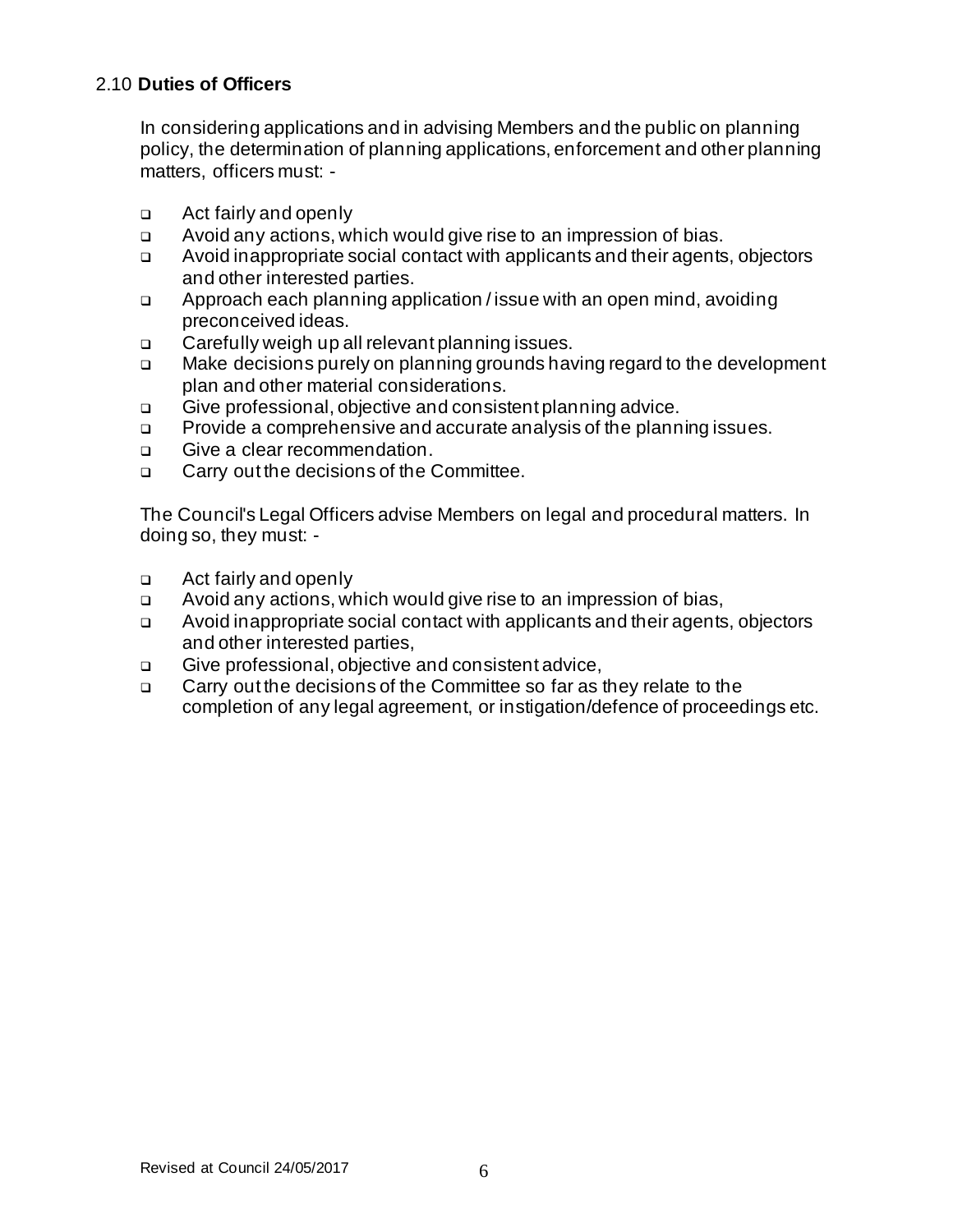### **3. ADMINISTRATIVE PROCESSING ARRANGEMENTS Planning application notification Application documentation Meetings with applicants and objectors Determination process**

- 3.1 All Members of Council will be informed of the submission of all planning and related applications through the "Weekly List of Planning Applications " placed on the web site, unless the member has requested notification directly via email and or post.
- 3.2 The weekly applications list and notification shall indicate the appropriate case officer who can advise whether the application decision is to be made by the Planning Committee or by officers under the scheme of delegation
- 3.3 Local Members will only be sent a copy of any planning or related application or any documents relating thereto where they make a specific request. Local Members will not be informed of the submission of amended plans in respect of an application in their electoral division unless they make such a request.
- 3.4 Local Members will not be informed of, or invited by the Planning Department, to any meetings with applicants or objectors in respect of any application in their electoral division, although they may be invited by the applicant / objector. Should Members of the Planning Committee attend any such meetings they should be aware of the need to avoid any indication of prior determination.
- 3.5 Local Members will be informed of public meetings being held in respect of any application relating to land or property in their electoral division, which are either being organised by the Council or with which the Planning Department is involved.
- 3.6 Should a Member wish an application to be determined by the Planning Committee, he/she should make a request in writing to the Head of Planning within 21 days of the issue of the notification. The request should state the reasons why determination by the Planning Committee is necessary.
- 3.7 Members shall ensure that they do not act in any way which could be regarded as putting pressure on officers to make particular recommendations or decisions nor to change recommendations or decisions in respect of any application.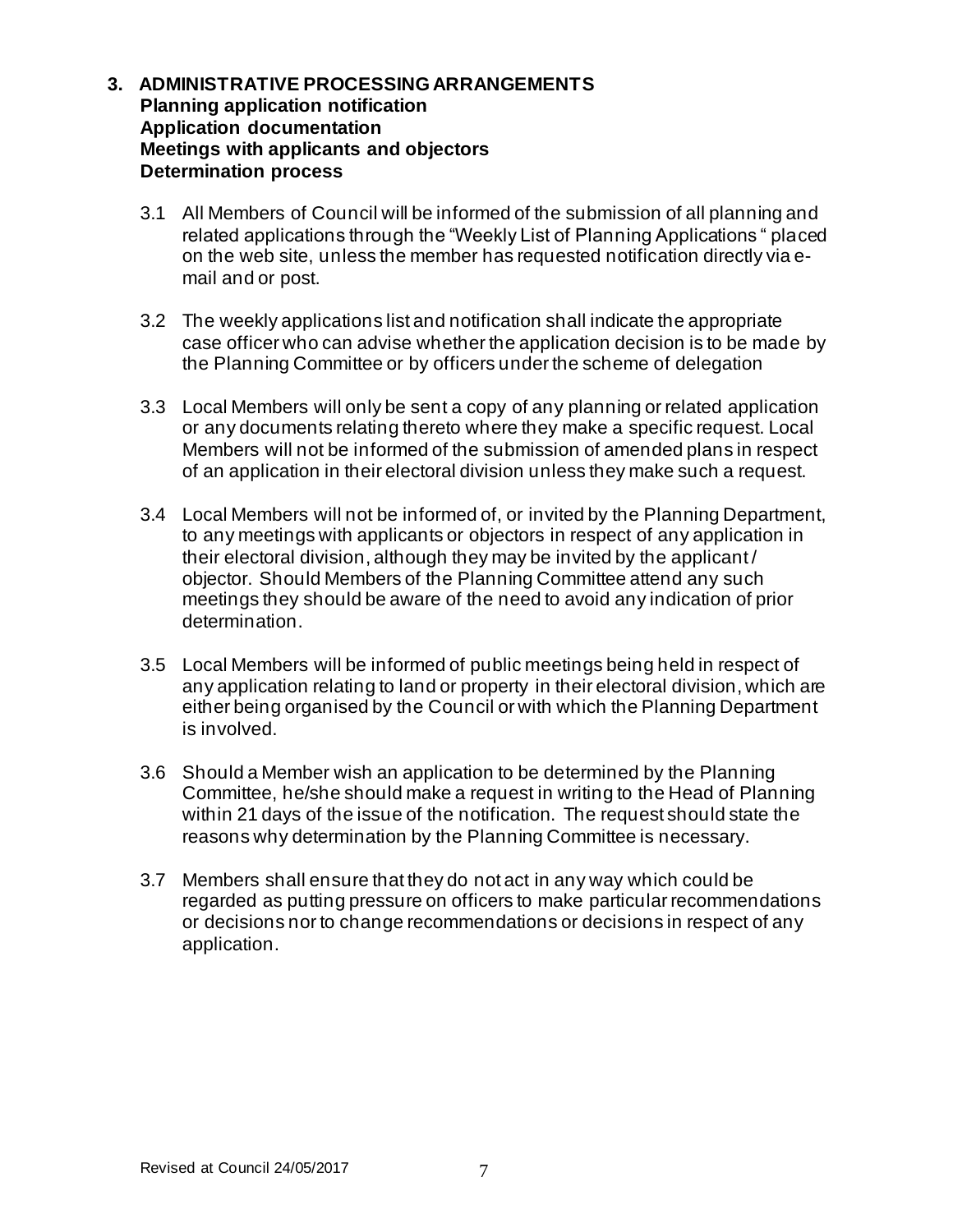# **4. PRE-APPLICATION / DECISION AND ENFORCEMENT DISCUSSIONS**

- 4.1 Local Planning Authorities are encouraged to enter into discussions and negotiations, which can bring about improvements that can make an application acceptable or otherwise remedy problems, and thereby potentially speed up the process.
- 4.2 Such discussions will normally take place at officer level and Members shall, wherever possible, refer requests for such advice to the officers. If Members become involved in such discussions they should make it clear that their views are personal and provisional and they may wish to make a record of the discussion.
- 4.3 All officers taking part in such discussions shall:
	- ❑ Identify the decision making process applicable to the application/issue under discussion
	- ❑ Make it clear that only personal and provisional views can be expressed which will not bind the Council to reach a particular decision when determining an application.
	- ❑ Express views in the context of the development plan and other material planning considerations.
	- ❑ Be consistent in interpreting planning policies and Government guidance.
	- ❑ Advise applicants and neighbours/objectors on procedural matters.
- 4.4 Occasionally local people or Community / Town Councils or the applicant or his agents will arrange public meetings to discuss a current application and may invite the applicants, Members and officers to attend. Given the need to avoid pre-determination, Members of the Planning Committee and officers who attend such meetings shall only use them for fact-finding; shall not express an opinion for or against the proposal and shall otherwise act in accordance with Paragraphs 2.2 to 2.6 and 4.2.

# **5. LOBBYING OF MEMBERS OF THE PLANNING COMMITTEE**

- 5.1 Lobbying is the process by which applicants; agents, neighbours, non-Committee Members and other interested parties may seek to persuade Councillors on the Planning Committee to come to a particular decision. It is legitimate for them to approach Members of the Planning Committee and such discussions may help Members to understand the issues and concerns. As stated in the "Nolan Committee Third Report", it is essential for the proper operation of the Planning system that local concerns are adequately ventilated"
- 5.2 In responding to approaches of this kind, Planning Committee Members should not publicly express an opinion that may be taken to indicate that they have made up their minds prior to hearing all the evidence and arguments,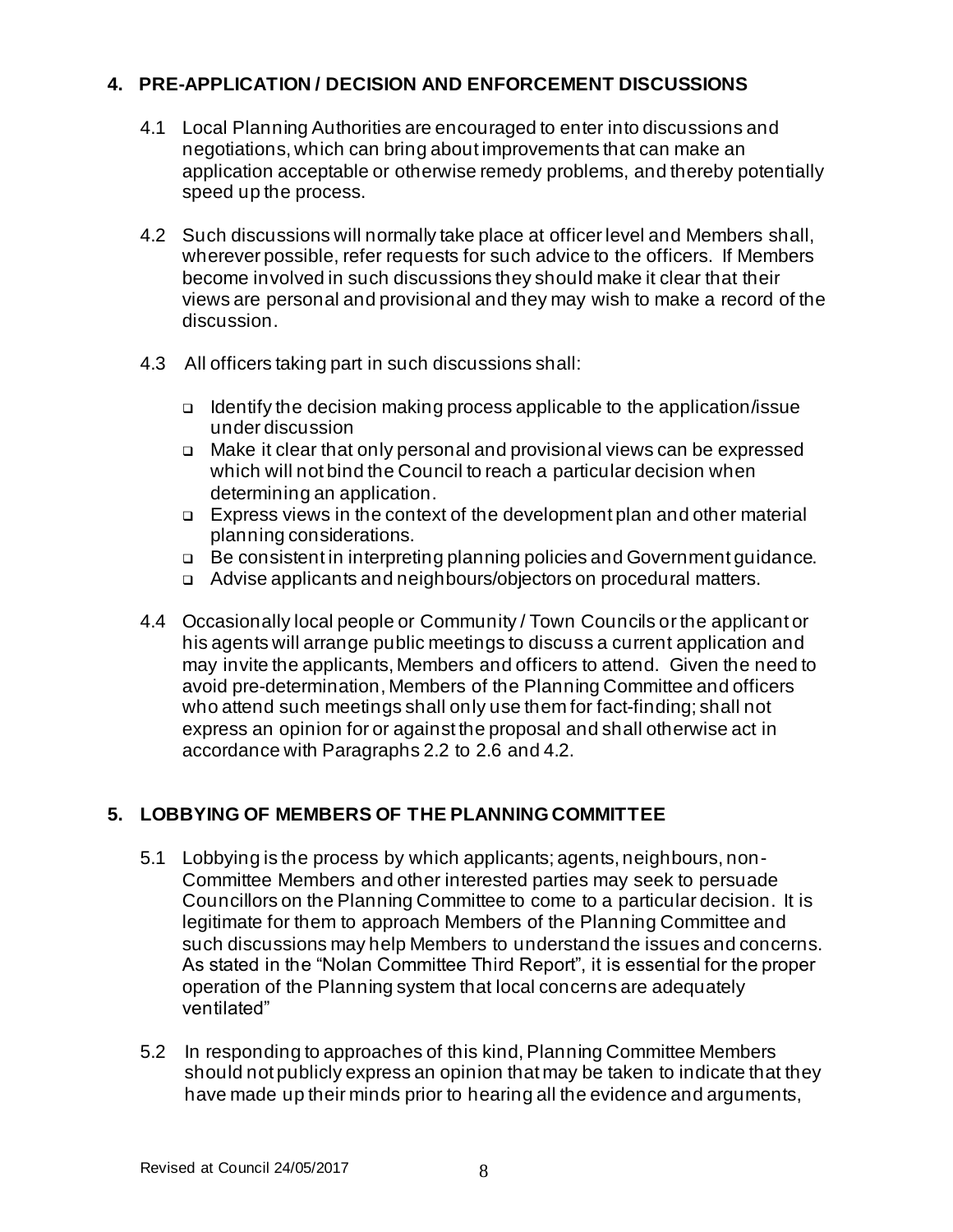which will be presented at the Planning Committee. They should explain their position in respect of probity if they express an opinion on a proposal before consideration at the Committee. They should;

- ❑ Explain the procedures by which representations can be made.
- ❑ Indicate that a decision will be taken only when all relevant planning considerations have been taken into account.
- ❑ Explain the kinds of planning issues that the Council can take into account.
- ❑ report issues raised to the officers or
- ❑ Direct the public to the Officers so that their views can be considered.
- 5.3 Although it is not unlawful for a Member of the Planning Committee to publicly support a particular outcome, or express a view on an application prior to the meeting of the Planning Committee, such involvement could give rise to a perception that the Member had already formed a view as to how he / she would vote in advance of reading the full and final report to the Planning Committee, and hearing the debate and it could give rise to allegations that the Member has predetermined the application. That could undermine the integrity of the decision made by the Planning Committee and the decision could then be challenged on appeal, in the courts or by a claim of maladministration made to the Ombudsman.
- 5.4 Members of the Planning Committee should therefore give careful consideration as to whether they should in any way give an indication that they have predetermined a planning application prior to consideration of a full report and debate at Planning Committee, and if they have done so they should not participate in the determination of that application by the Planning Committee. Members should seek the advice of the Council's Monitoring officer in such cases.

# **6. PLANNING APPLICATIONS SUBMITTED BY MEMBERS, COMMUNITY / TOWN COUNCILS AND OFFICERS**

- 6.1 Planning Applications submitted by, or on behalf of, Members or officers employed by the Development Control Service of the Council, or by, or on behalf of a spouse, partner, parent, child or sibling or a Member or such officer of the Council, where known, shall be decided by the Planning Committee and not, under delegated powers by the Head of Planning Services. This will also apply where the Member is acting as an agent for another party.
- 6.2 The affected Member(s) must declare the existence and nature of the interest/relationship and withdraw from involvement in the decision.
- 6.3 The affected officer shall take no part in the processing of the application and any recommendation made to The Head of Place & Sustainability under the scheme of delegation or to the Planning Committee.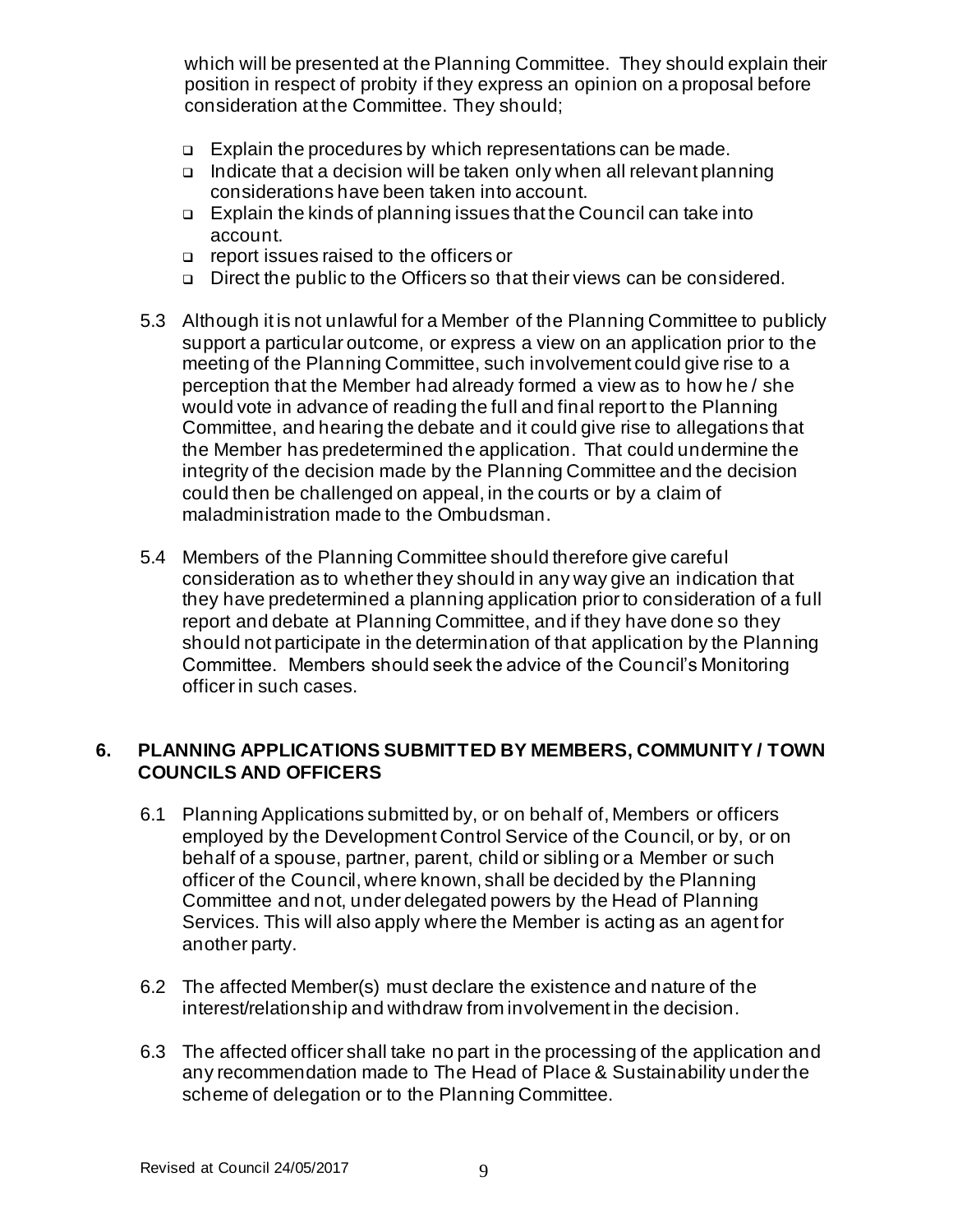6.4 Where a Community or Town Council submits a planning application, the County Council Members who are also Members of that Community or Town Council should declare their interest and withdraw from the meeting. However, they may be permitted to attend the meeting for the purposes of making representations and answering questions relating to the application concerned as long as members of the public are allowed to make representations, give evidence or answer questions about the matter. The Member must then leave the meeting until the application has been determined by the Committee whereupon the Member can rejoin the meeting to take part in the remaining agenda items.

# **7. PLANNING APPLICATIONS SUBMITTED BY THE COUNCIL**

- 7.1 It is essential that the Council treat applications for its own development (or a development involving the Council and another party) in a similar manner to all other applications and that this is seen to be the case.
- 7.2 All such proposals will be subject to the same administration processes, including consultation, as private applications. Determination shall similarly take into account planning policy and any other material planning considerations.
- 7.3 In order to ensure transparency and openness in dealing with such applications, Council applications (save for discharge of conditions) that involve land owned by the Council and where the Council has a significant financial interest will not be dealt with under delegated powers, but will be determined by the Planning Committee.

# **8. OFFICER'S REPORTS TO THE PLANNING COMMITTEE**

- 8.1 All Planning matters considered by the Planning Committee will be the subject of appropriate written reports by the Head of Place & Sustainability (or, in the case of legal matters, the Head of Legal Services) incorporating his / her recommendations. Such reports shall be comprehensive, but succinct in setting out the key planning (or legal) issues to be considered (in terms of the provisions of the development plan and other material planning considerations), the substance of any representations received and any relevant planning history.
- 8.2 Members and officers shall not put pressure on planning officers to make particular recommendations or decisions nor to change recommendations or decisions in respect of any application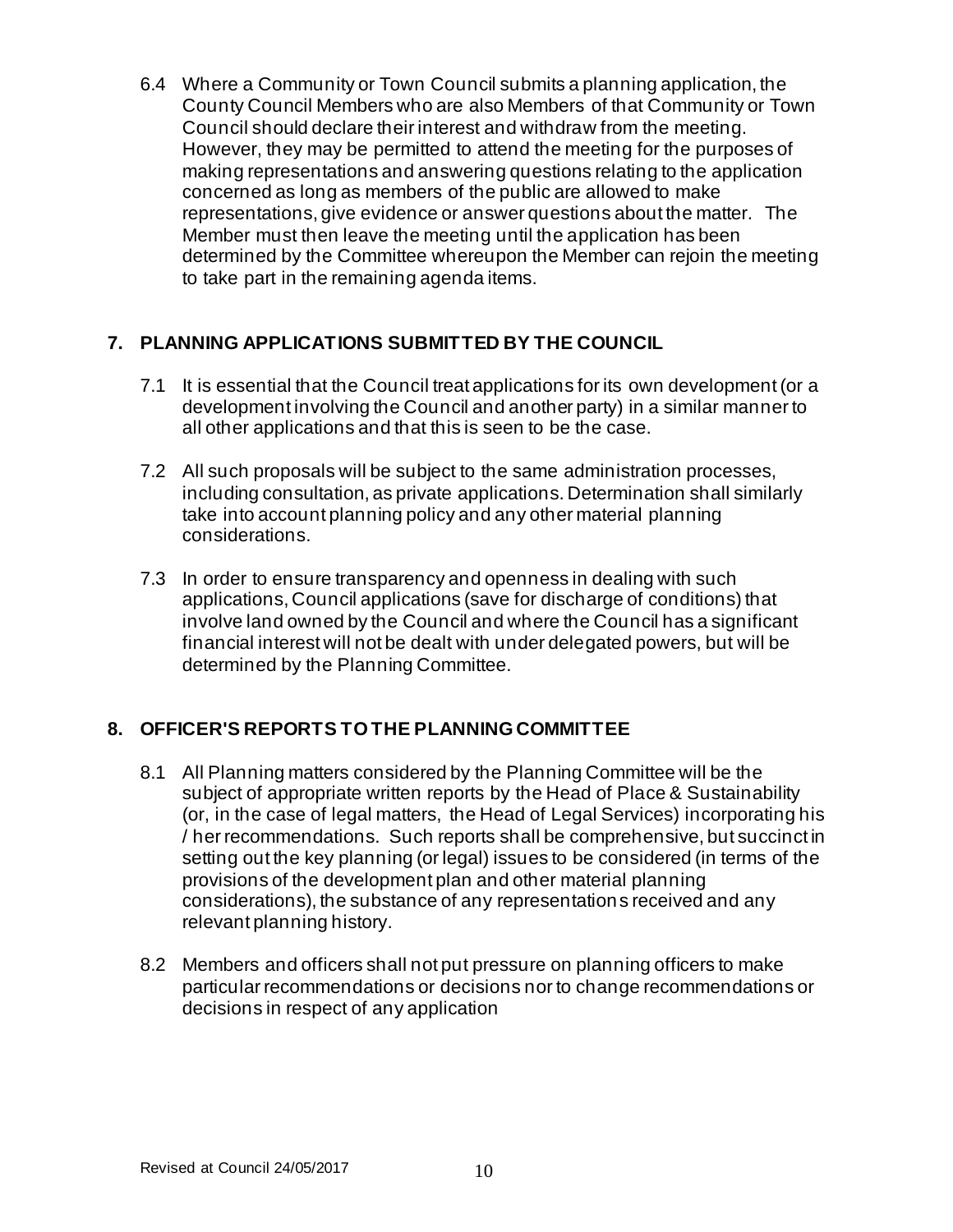# **9. CONDUCT AND PROCEDURE OF PLANNING COMMITTEE MEETINGS**

- 9.1 The Chairperson of the Planning Committee is responsible for the conduct of the meeting in accord with Council Procedure Rules and the protocol (Appendix 1 and paragraph 9.3 below) and for the effective delivery of business in a professional, courteous and transparent manner. The Members of the Committee and officers shall respect that role and behave in a manner that is commensurate with the high standards of conduct and propriety that are expected in public office. At the outset of the meeting the Chairperson in conjunction with Democratic Services officers will ensure that all Members of the Committee are all seated in a designated area of the Chamber in order that they are sitting separately from members of the public and any other invitees also present.
- 9.2 The Chairperson will seek to ensure that Members and officers are treated in accordance with the Council's agreed Protocol For Member/ Officer Relations, with regard to:
	- ❑ The political neutrality of officers.
	- ❑ The independence of officers.
	- ❑ Mutual respect, courtesy, civility and professionalism with respect to differing views.
- 9.3 Members of the public are permitted to address the meeting subject to the procedure in the protocol "Representations to the County Council on Planning Applications" See Appendix 1. Where disturbance of the meeting occurs by way of public interference, the chairperson may suspend proceedings until matters are resolved.
- 9.4 The deliberations of the Committee will be confined to the published agenda plus any urgent items that have been accepted by the Chairperson in accord with the Local Government Act 1972. The order of business will generally be in accord with the agenda but the Chairperson will seek to bring forward items of business those members of the public or applicants present have come to hear.
- 9.5 The Chairperson will ensure that meetings of the Planning Committee are conducted in accordance with the Council's Committee Procedure Rules and safeguard that appropriate debate is able to take place in a structured and professional manner, with Members being given the opportunity to raise material planning issues (normally through a single presentation). The Chairperson will seek to avoid repetition or irrelevant debate.
- 9.6 Members shall endeavour to give not less than 24 hours notice (preferably in writing) to the Head of Planning Services of questions requiring a technical or detailed response so that an appropriate response can be prepared for the meeting of the Planning Committee.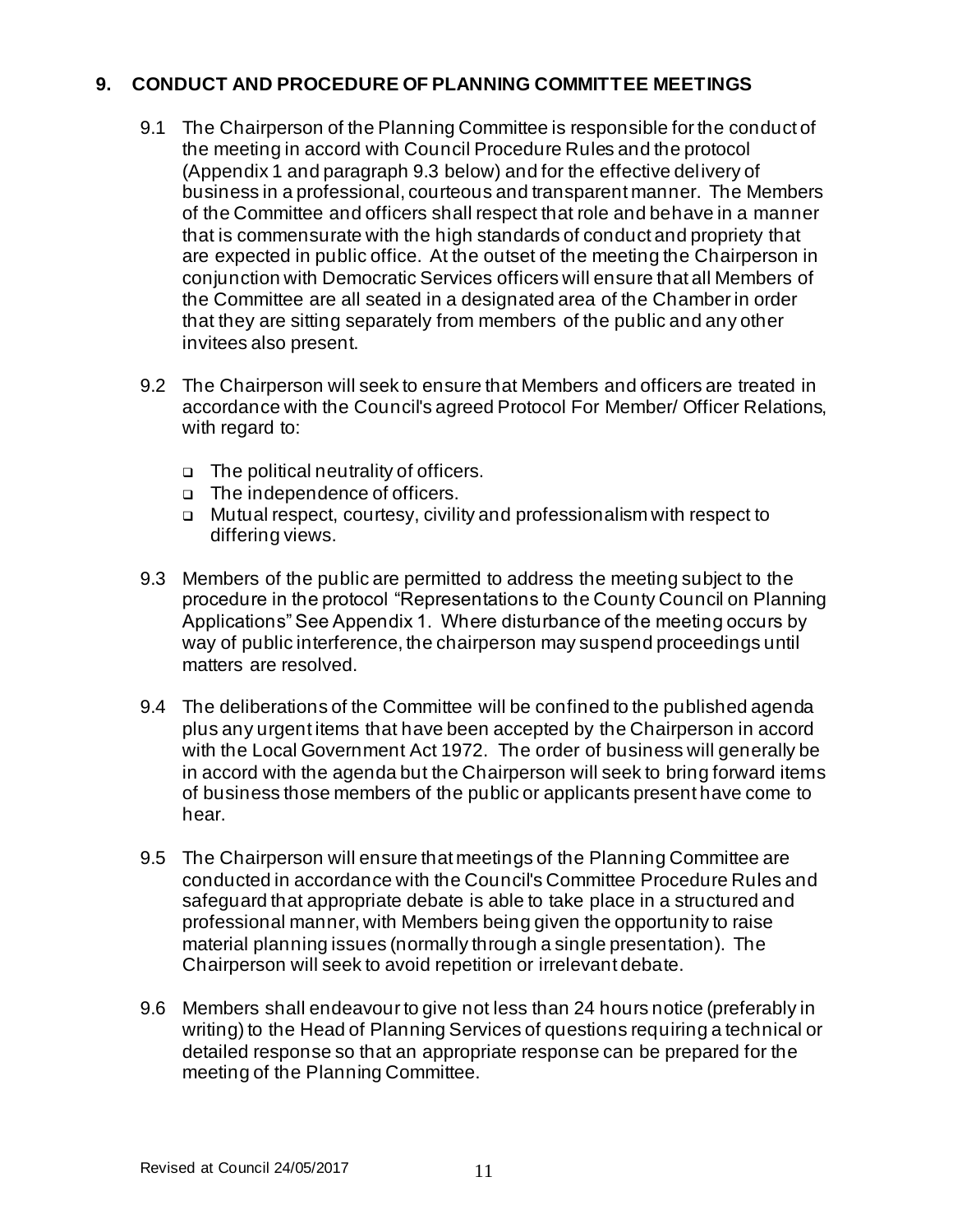- 9.7 Each planning decision shall be by way of a majority vote, taken in accord with Council procedures and this Code of Practice.
- 9.8 Planning officer(s) will update the Planning Committee on each application in respect of submissions and other material matters not addressed in the main report and, through the Chair, will be responsible for responding professionally to Member questions.
- 9.9 Appropriate legal or administration officers will be responsible for advising the Chairperson and the Committee on matters of procedure and protocol.
- 9.10 Where officers advise the Chairperson of material professional concerns or potential consequences of a particular course of action (or of any potential liabilities or errors of fact) officers shall be afforded reasonable opportunity to concisely explain those matters to the Planning Committee before it reaches a decision. Similarly, the legal officer present at the meeting shall also be permitted to intervene for the purposes of giving legal advice relating to matters of procedure and planning law at any point before the Committee reaches a decision.

#### **10. PLANNING COMMITTEE SITE INSPECTIONS Purpose of Committee site inspections Requests for Committee site inspections Criteria for agreeing to hold site inspections Notification of site inspections Attendance at site inspections Conduct at site inspections**

- 10.1 Committee site inspections are fact-finding exercises to enable Members to make a more informed decision than would be possible from readin g the officer's report and considering the views expressed at the Planning Committee meeting.
- 10.2 The sole purpose of site inspections is to allow Members to look at the site and its surroundings. In conducting the site visit, the Members will not formally debate the application, express a prior opinion, lobby for any particular decision or come to any decision.
- 10.3 Requests by Members for site inspections in respect of Committee cases should wherever possible be made to the Head of Planning 21 days before the Committee and in writing. Such a request should indicate by reference to material planning conditions why a site visit is necessary and should cite the features Members should inspect while on site. The Head of Planning may present the request to the Committee who shall then decide whether to agree to the Member's request.
- 10.4 Site visits may also be arranged, upon the advice of the Head of Planning, where there are particular site issues which Members should be aware of prior to the meeting of the Planning Committee.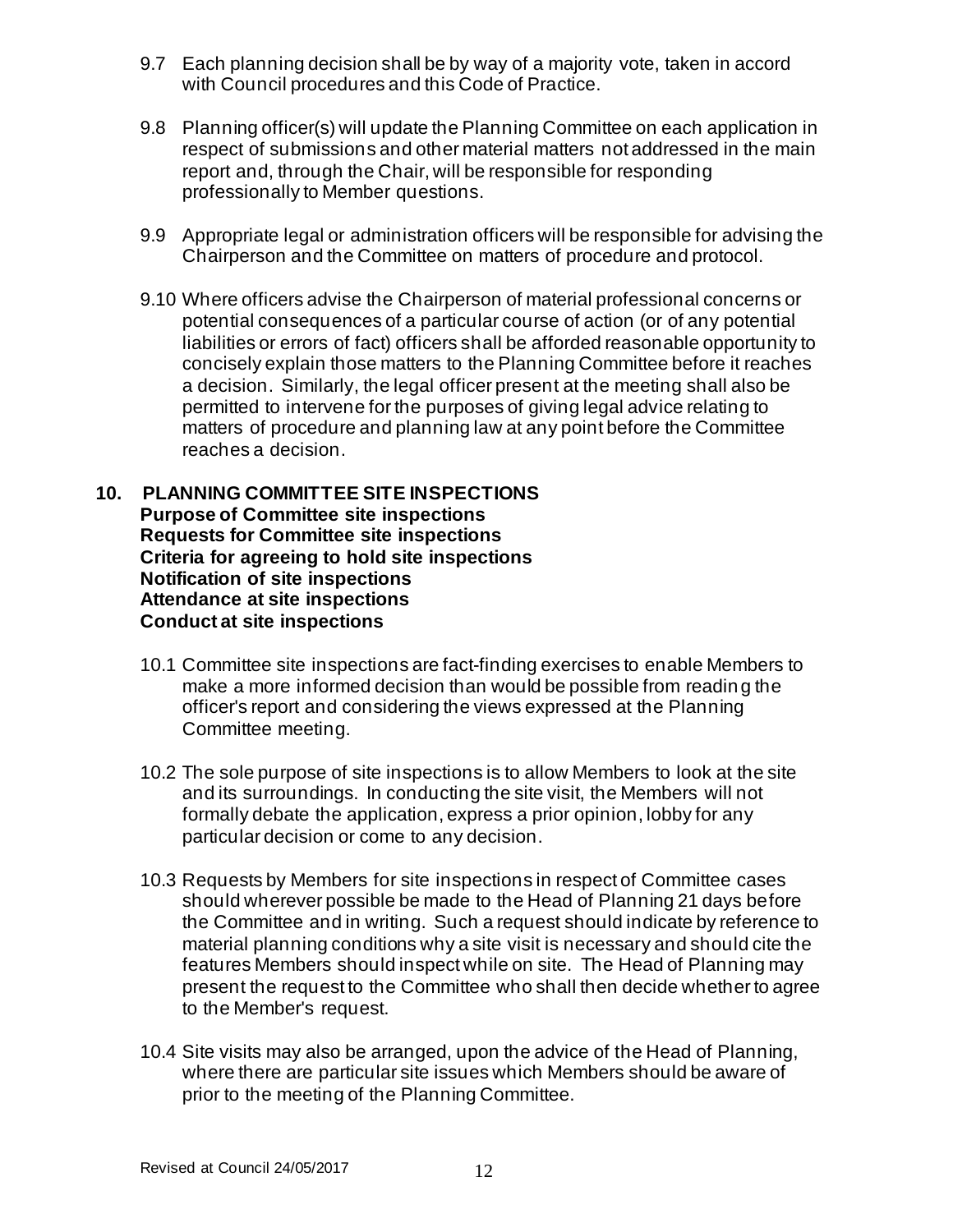- 10.5 Members shall only make such visits where the Planning Committee cannot otherwise make an appropriately informed decision and the inspection would have substantial benefit. The Head of Place & Sustainability will present G.I.S and photographic evidence in appropriate applications to avoid unnecessary sites visits. Examples where a site visit would not normally be appropriate include where:
	- ❑ Purely policy matters or issues of principle are involved.
	- ❑ The Member simply disagrees with the conclusion reached in the report.
	- ❑ The Member wishes to consider boundary or neighbour disputes,
	- ❑ Any issues which are not material planning considerations such as loss of property values.
	- ❑ Where Councillors have already visited the site within the last 12 months, except in exceptional circumstances.
- 10.6 The applicant will be notified of site inspections, to facilitate access to the site.
- 10.7 Members of the Planning Committee in attendance at the site visit will be required to comply with any health and safety advice given in respect of the site. They will also ensure that they wear reflective jackets at all times and take any other safety measures as advised by the Head of Place & Sustainability or other officer present.
- 10.8 Members may only enter onto the site with the permission of the site owner who has the right to remain in attendance where required for organizational reasons
- 10.9 The site visit will be conducted in private. No representations from the public or Local Member can be received by the Committee at or during visits to sites. The Local Member will be invited to accompany the Committee during their site visit.
- 10.10 The inspection will be chaired by the Chairperson or Vice Chair of the Planning Committee who will ensure that it is conducted as a single meeting and in an orderly fashion.
- 10.11 The Planning Officer will give a brief summary of the application and the site inspection issues at the beginning of each site visit.
- 10.12 Members of the Planning Committee attending the site inspection shall not make comments that would create an impression that they have already formed a view on the merits of the application.
- 10.13 Members of the Planning Committee shall not discuss the application, other than to clarify issues of fact, and shall not make a decision while on site.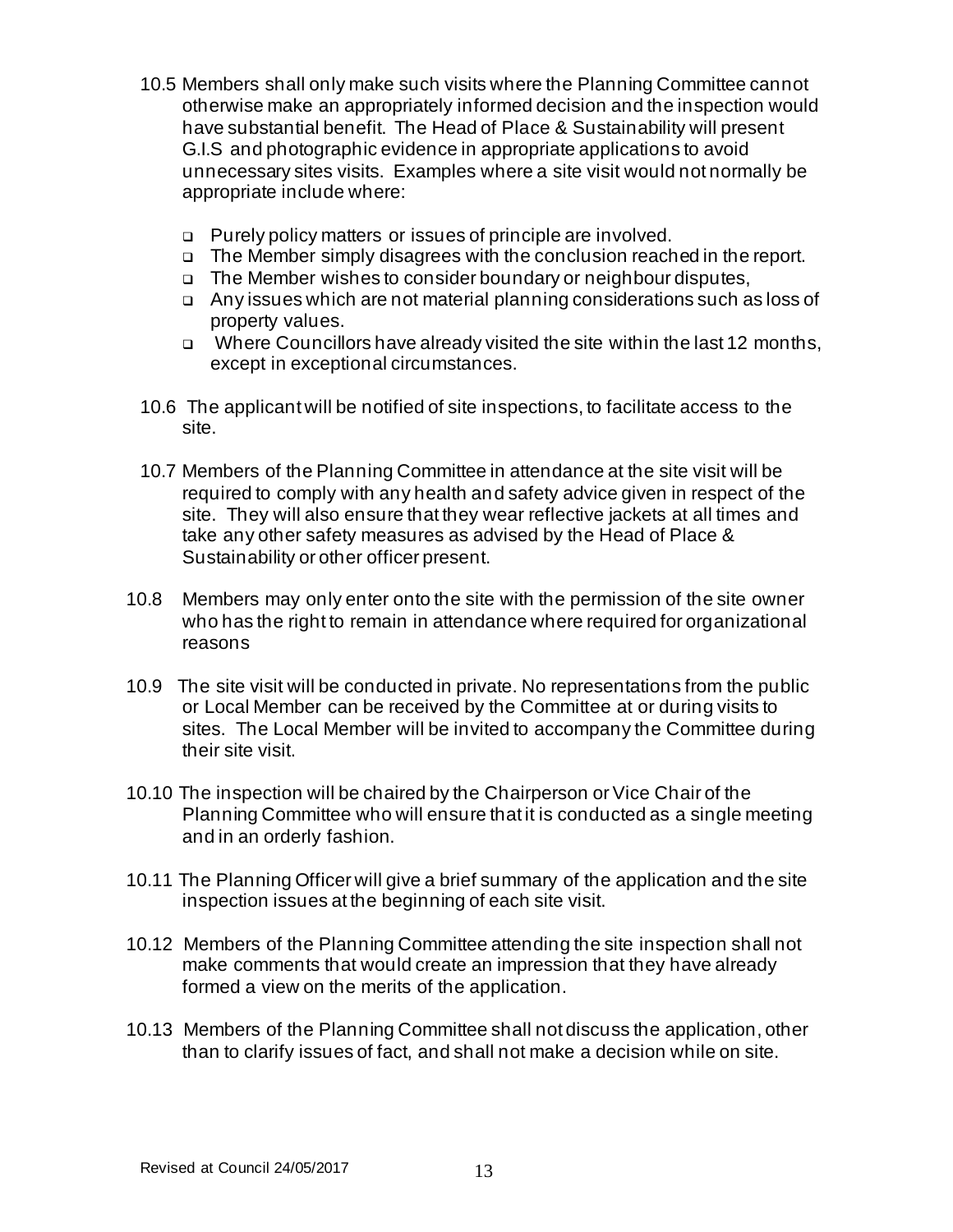- 10.14 The applicant when present in the circumstances for the reasons referred to in Paragraph 10.6 will not be permitted to address Members during the site inspection
- 10.15 Members may, through the Chairperson, ask questions of officers to clarify factual matters relevant to the site inspection. Any such questions put shall be put so that all parties can hear them.
- 10.16 If a request is received from a third party to inspect the site from a different location, the Members, as a group, should take the view whether to do so.

### **11. PLANNING COMMITTEE DECISIONS CONTRARY TO OFFICER RECOMMENDATION**

11.1 The Public Services Ombudsman for Wales has issued guidance on the Code of Conduct for Members of Local Authorities in Wales and in particular, the following specific guidance to Members:-

 "*As a matter of good practice, where you disagree with officer recommendations in making a decision, you should give clear reasons for your decision. This applies to decisions to vote against the advice of statutory officers, even if you lose the vote. If you decide to vote against their advice, you should ensure that your reasons for doing so are recorded in the relevant minutes. You should be aware that voting against the advice of the statutory officers without good reason may be a breach of the Code.* 

*In reaching decisions where the advice is not provided by the statutory officers, you should still have regard to the advice provided by officers and take it into account in reaching your decision. You may also wish to have regard to other advice you have received and, of course, to the position adopted by a political group of which you are a member. In some circumstances, such as planning decisions, you must not vote on the basis of a "whip" imposed by your group."* 

 When there are instances where the Committee decide to determine an application contrary to professional advice given by the officers the Chair of the Planning Committee will ensure that the following principles are followed:-

- ❑ Members shall clearly express the planning reason(s) for their decision (and these shall be minuted).
- ❑ A member proposing refusal of an application for which the officer recommendation is approval shall state his/her reasons prior to the vote being taken. In some cases, when this occurs, the matter may need to be deferred for a further report.
- 11.2 Officers shall be given an opportunity to explain to the Planning Committee the planning and/or legal implications of their intended decision before the decision is confirmed.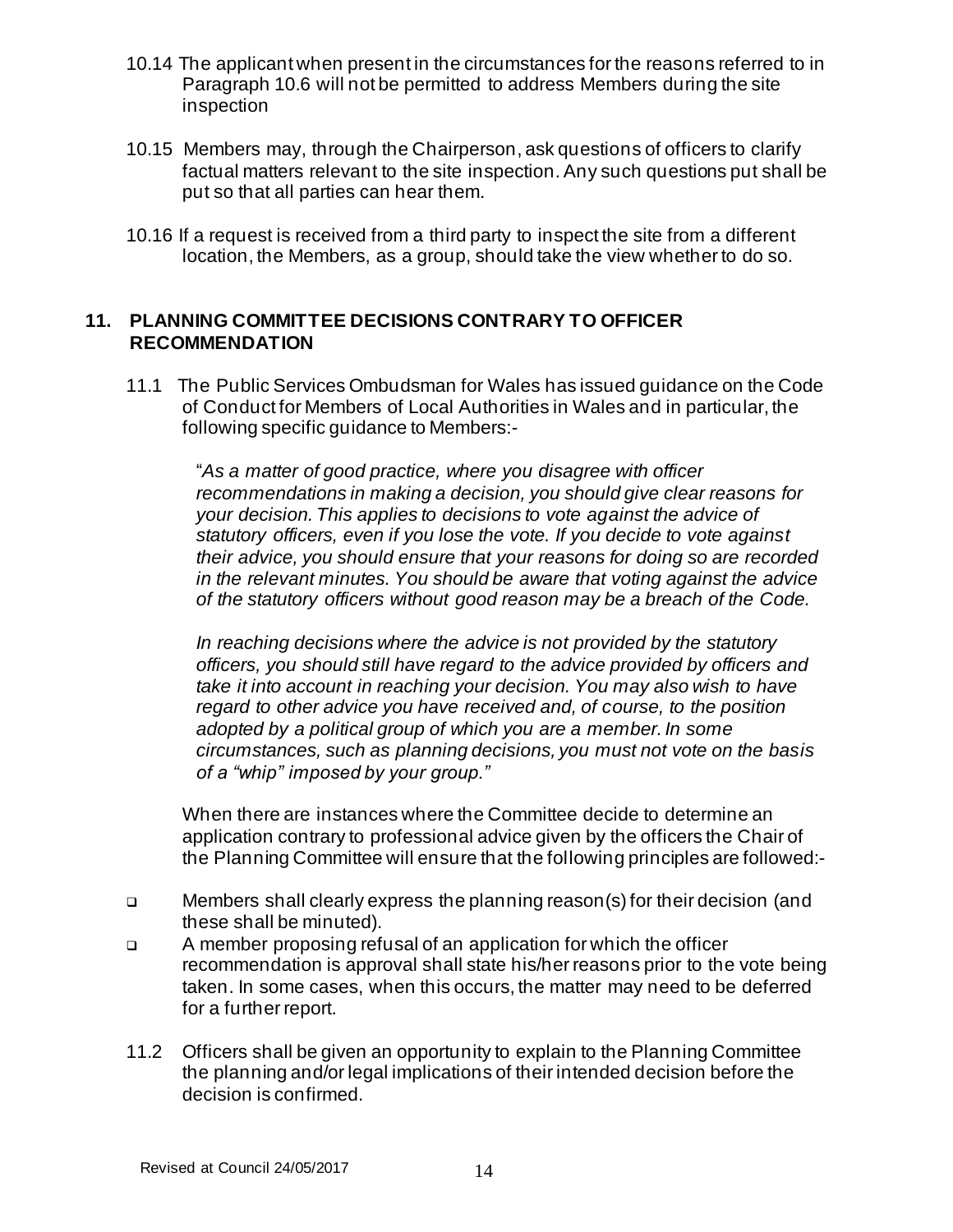11.3 Where the Planning Committee wishes to add or amend conditions/ reasons or attach a planning obligation, officers shall be given the opportunity to explain the planning and/or legal implications before the decision is confirmed.

# **12. APPEALS AGAINST COUNCIL DECISIONS**

- 12.1 Officers will organise and generally appear as witnesses at planning appeals and other proceedings on behalf of the Council. In some circumstances (such as where specialist evidence is required or where a Member decision is contrary to officer recommendation) it may be necessary to appoint consultants to appear for the Council.
- 12.2 In giving evidence Officers will present the best possible case on behalf of the Council while complying with the RTPI Code of Professional Conduct.The Royal Town Planning Institute Code of Professional Practice requires, inter alia, that Planning Officers who are members of the Institute do not make statements purporting to be their own, but which are contrary to their bona fide professional opinion*.*
- 12.3 In cases where the appeal is against a decision, which the Committee has made contrary to Officers' recommendation, the planning case-officer may be able to give evidence. However, in some cases, another officer or consultants will be employed if the Head of Place & Sustainability considers that the case-officer's previously stated views (or those of the Planning Services as a whole) might be unhelpful to presenting the Committee's position.
- 12.4 Members can have an important role to play in appeals and may, within set deadlines, make written representations to the Inspector and may also appear at informal hearings or as a witness at public local inquiries. In doing so they should state whether they are acting in their local Councillor capacity or, exceptionally, representing the Council's case.
- 12.5 Where planning officers are unable to defend decisions on appeal (due to requirements of the professional conduct rules of the Royal Town Planning Institute) the Planning Committee should be aware of this before the final vote is taken. In such cases, the Committee shall nominate (at least) two of its members who voted contrary to the recommendation to appear at any appeal and explain the Committee's decisions and the reasons for them. These should normally be the proposer and seconder of the proposal, which was contrary to officers' recommendation.
- 12.6 Planning and Legal Officers will support Members attending or wishing to make representations at appeals and advise them on preparing and delivering evidence. Legal Officers will attend Inquiries and / or assist in preparing representations when Legal representation is required